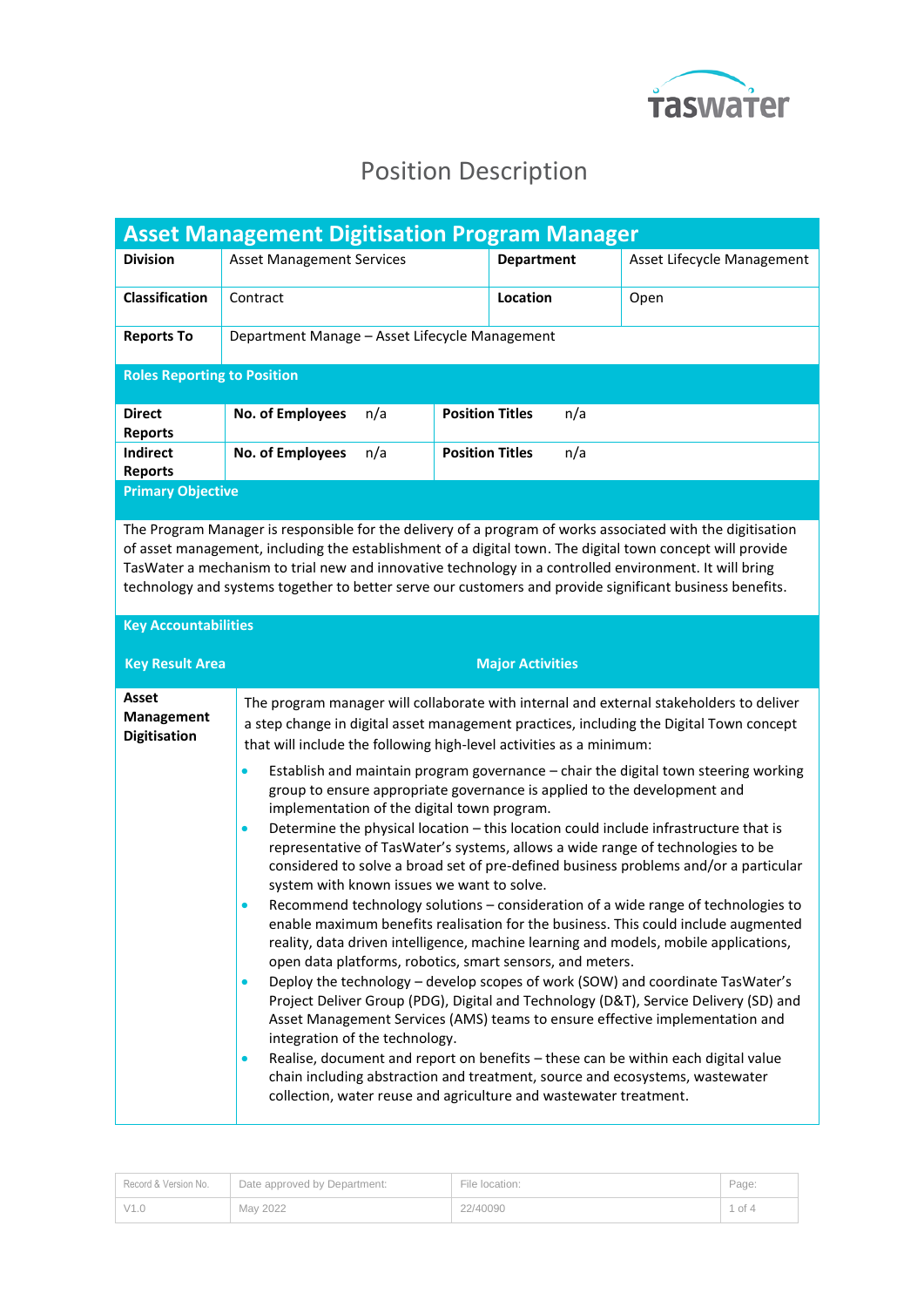

|                                         | The Program Manager will ensure that the program of works is undertaken so that it<br>meets the requirements of the business, done in a timely and safe fashion and within the<br>agreed budget. This includes ensuring that:                                                                                                                                                          |  |  |
|-----------------------------------------|----------------------------------------------------------------------------------------------------------------------------------------------------------------------------------------------------------------------------------------------------------------------------------------------------------------------------------------------------------------------------------------|--|--|
|                                         | Internal and external resources are appropriate and individual responsibilities are<br>$\bullet$<br>assigned.<br>Work plans are appropriate to meet changing needs and requirements.<br>$\bullet$                                                                                                                                                                                      |  |  |
|                                         | Business and regulatory standards are adhered to.<br>$\bullet$<br>Exposure to risk is minimised and mitigated where required.<br>$\bullet$                                                                                                                                                                                                                                             |  |  |
|                                         | Project documentation is finalised and stored appropriately.<br>$\bullet$                                                                                                                                                                                                                                                                                                              |  |  |
| <b>Stakeholder</b><br><b>Management</b> | Identify all key stakeholders and develop an appropriate communications plan.<br>$\bullet$<br>Foster a positive and effective relationship with internal and external stakeholders.<br>$\bullet$<br>Receive guidance from internal communications and other relevant internal groups<br>$\bullet$<br>with respect to timing, form, and content of communication with external parties. |  |  |
| Project<br>Management                   | Manage the entire project life cycle to meet project objectives, from assistance with<br>$\bullet$<br>preparation of business case through project start, design, procurement,<br>manufacturing, erection and installation on site, commissioning, acceptance testing,<br>handover, and defects liability period.                                                                      |  |  |
|                                         | Ensure projects are delivered to scope, budget, within schedule, to the required<br>$\bullet$<br>quality, within health and safety and risk requirements, within State, Federal and<br>local government requirements, and compliant with TasWater's policies, processes,<br>and procedures.                                                                                            |  |  |
|                                         | Administer contracts in the role of Principals representative.<br>$\bullet$<br>Apply best practice governance in the management of financial and commercial<br>$\bullet$<br>aspects of projects.                                                                                                                                                                                       |  |  |
|                                         | Ensure appropriate change and quality control throughout the project.<br>$\bullet$<br>Maintain appropriate project records and reporting according to TasWater<br>$\bullet$                                                                                                                                                                                                            |  |  |
|                                         | requirements.<br>Actively contribute to the maintenance of a professional, productive, and outcome-<br>$\bullet$<br>oriented culture.                                                                                                                                                                                                                                                  |  |  |
|                                         | Efficient expenditure of the budget.<br>$\bullet$                                                                                                                                                                                                                                                                                                                                      |  |  |
| Work Health<br>and Safety               | Always promote safety and safety policies; report non-compliances and work with<br>Contractors to improve safety performance.                                                                                                                                                                                                                                                          |  |  |
|                                         | Identify and report safety incidents and hazards and suggest mitigation strategies.<br>$\bullet$<br>Assist management to conduct investigations of incidents in accordance with<br>$\bullet$<br>corporate guidelines and support from Safety Officers                                                                                                                                  |  |  |
|                                         | Responsible for own safety and the safety of others<br>$\bullet$<br>Accountable for ensuring the safety of the community, our workforce and our<br>$\bullet$                                                                                                                                                                                                                           |  |  |
|                                         | contractors is not compromised<br>Promote Zero Harm and adhere to safety policies and procedures at all times.<br>$\bullet$                                                                                                                                                                                                                                                            |  |  |
| <b>Challenges</b>                       |                                                                                                                                                                                                                                                                                                                                                                                        |  |  |
| resource requirements.                  | Managing stakeholder expectations across various TasWater divisions with conflicting priorities and<br>Delivering projects on time, within cost and scope and to the required level of quality.                                                                                                                                                                                        |  |  |
|                                         |                                                                                                                                                                                                                                                                                                                                                                                        |  |  |

| Record & Version No. | Date approved by Department: | File location: | Page:    |
|----------------------|------------------------------|----------------|----------|
| V1.0                 | May 2022                     | 22/40090       | $2$ of 4 |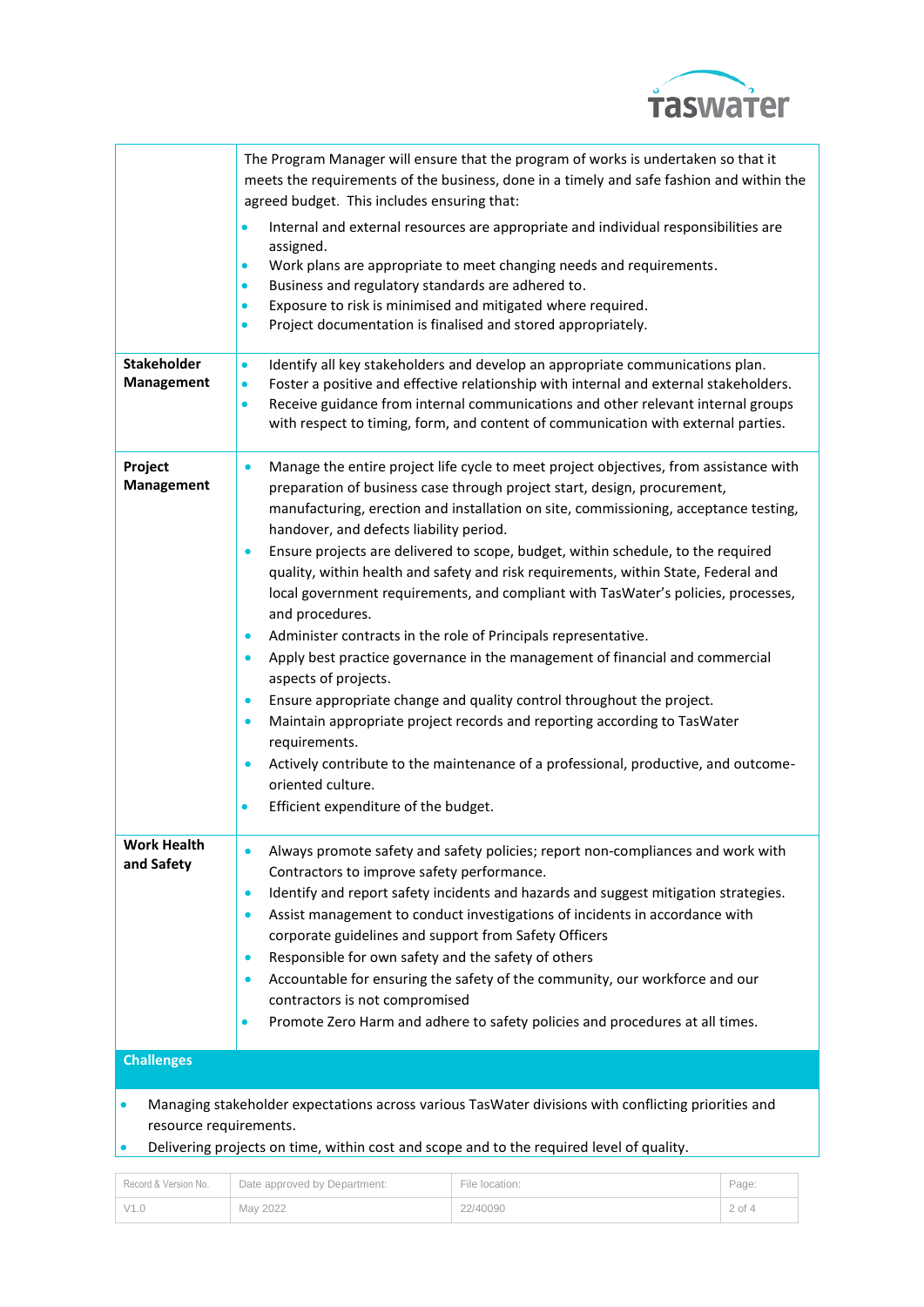

| Managing and coordinating the multiple projects with work program.                                                                                                                                                                                                                                                                                                                                                                                                                                                                                                                                                                                                                                                                                                                                                                                                                                                                                                                                                                                        |                                                                                                                                                                                                                                                                                                                                                                                                                                                                                                                                                                                                                                                                                                                                                                                                                                            |                |        |  |  |
|-----------------------------------------------------------------------------------------------------------------------------------------------------------------------------------------------------------------------------------------------------------------------------------------------------------------------------------------------------------------------------------------------------------------------------------------------------------------------------------------------------------------------------------------------------------------------------------------------------------------------------------------------------------------------------------------------------------------------------------------------------------------------------------------------------------------------------------------------------------------------------------------------------------------------------------------------------------------------------------------------------------------------------------------------------------|--------------------------------------------------------------------------------------------------------------------------------------------------------------------------------------------------------------------------------------------------------------------------------------------------------------------------------------------------------------------------------------------------------------------------------------------------------------------------------------------------------------------------------------------------------------------------------------------------------------------------------------------------------------------------------------------------------------------------------------------------------------------------------------------------------------------------------------------|----------------|--------|--|--|
| <b>Key Relationships</b>                                                                                                                                                                                                                                                                                                                                                                                                                                                                                                                                                                                                                                                                                                                                                                                                                                                                                                                                                                                                                                  |                                                                                                                                                                                                                                                                                                                                                                                                                                                                                                                                                                                                                                                                                                                                                                                                                                            |                |        |  |  |
| <b>Internal</b>                                                                                                                                                                                                                                                                                                                                                                                                                                                                                                                                                                                                                                                                                                                                                                                                                                                                                                                                                                                                                                           | Engage regularly with stakeholder across all divisions regarding the work program.<br>$\bullet$<br>Coordinate the work program with site managers from Service Delivery and other<br>۰<br>Departments from TasWater as required.<br>Coordinate with Community Engagement as required<br>$\bullet$<br>Liaise with the Safety team on contract safety management.<br>$\bullet$<br>Liaise when required with Procurement and Facilities to support the tender selection<br>$\bullet$<br>process where required.                                                                                                                                                                                                                                                                                                                               |                |        |  |  |
| <b>External</b>                                                                                                                                                                                                                                                                                                                                                                                                                                                                                                                                                                                                                                                                                                                                                                                                                                                                                                                                                                                                                                           | Consult with core vendors/suppliers, contractors and other service providers when<br>$\bullet$<br>required to assist in identifying and selecting suitable businesses for the successful<br>provision of services which meet TasWater's requirements, while developing and<br>maintaining professional commercial relationships.<br>Promote digital asset management by engage regularly with the community and<br>$\bullet$<br>customers, as required, to foster community understanding for projects and programs<br>to support planning processes and reinforce TasWater's vision.<br>Consult with State and local government bodies (including planning authorities), as<br>$\bullet$<br>required, to identify and engage with relevant government and planning stakeholders<br>to ensure appropriate planning processes are followed. |                |        |  |  |
| <b>Decision Making Authority</b>                                                                                                                                                                                                                                                                                                                                                                                                                                                                                                                                                                                                                                                                                                                                                                                                                                                                                                                                                                                                                          |                                                                                                                                                                                                                                                                                                                                                                                                                                                                                                                                                                                                                                                                                                                                                                                                                                            |                |        |  |  |
| Independent<br><b>With Input</b>                                                                                                                                                                                                                                                                                                                                                                                                                                                                                                                                                                                                                                                                                                                                                                                                                                                                                                                                                                                                                          | To deliver an agreed work program and operate with a high degree of autonomy and<br>$\bullet$<br>independence within agreed scopes, budgets and timeframes<br>Engagement with stakeholders across the TasWater and externally<br>$\bullet$<br>Delegations in line with Delegations Manual<br>$\bullet$<br>Ability to stop works where unsafe or hazardous situations exist or may exist<br>$\bullet$<br>Material changes to the program of works<br>$\bullet$                                                                                                                                                                                                                                                                                                                                                                              |                |        |  |  |
| Knowledge, Skills & Experience                                                                                                                                                                                                                                                                                                                                                                                                                                                                                                                                                                                                                                                                                                                                                                                                                                                                                                                                                                                                                            |                                                                                                                                                                                                                                                                                                                                                                                                                                                                                                                                                                                                                                                                                                                                                                                                                                            |                |        |  |  |
|                                                                                                                                                                                                                                                                                                                                                                                                                                                                                                                                                                                                                                                                                                                                                                                                                                                                                                                                                                                                                                                           |                                                                                                                                                                                                                                                                                                                                                                                                                                                                                                                                                                                                                                                                                                                                                                                                                                            |                |        |  |  |
| <b>Essential</b><br>Bachelor of Engineering in appropriate discipline<br>$\bullet$<br>Demonstrated extensive experience in strategy development in the water or other<br>$\bullet$<br>service utility industries<br>Demonstrated extensive experience in stakeholder management in the water or other<br>$\bullet$<br>service utility industries<br>Demonstrated extensive experience with digital assets, preferably in the water or other<br>$\bullet$<br>service utility industries<br><b>Selection</b><br>Knowledge of program and project management principles and demonstrated<br>$\bullet$<br><b>Criteria</b><br>experience overseeing works programs and projects in infrastructure businesses<br>Demonstrated experience with and understanding of contract management principles<br>$\bullet$<br>and framework.<br>Good interpersonal skills and the ability to work collaboratively.<br>$\bullet$<br>Current 'C Class' driver's licence.<br>$\bullet$<br><b>Desirable</b><br>Relevant advanced diploma, or equivalent, in project management. |                                                                                                                                                                                                                                                                                                                                                                                                                                                                                                                                                                                                                                                                                                                                                                                                                                            |                |        |  |  |
| Record & Version No.                                                                                                                                                                                                                                                                                                                                                                                                                                                                                                                                                                                                                                                                                                                                                                                                                                                                                                                                                                                                                                      | Date approved by Department:                                                                                                                                                                                                                                                                                                                                                                                                                                                                                                                                                                                                                                                                                                                                                                                                               | File location: | Page:  |  |  |
| V1.0                                                                                                                                                                                                                                                                                                                                                                                                                                                                                                                                                                                                                                                                                                                                                                                                                                                                                                                                                                                                                                                      | May 2022                                                                                                                                                                                                                                                                                                                                                                                                                                                                                                                                                                                                                                                                                                                                                                                                                                   | 22/40090       | 3 of 4 |  |  |